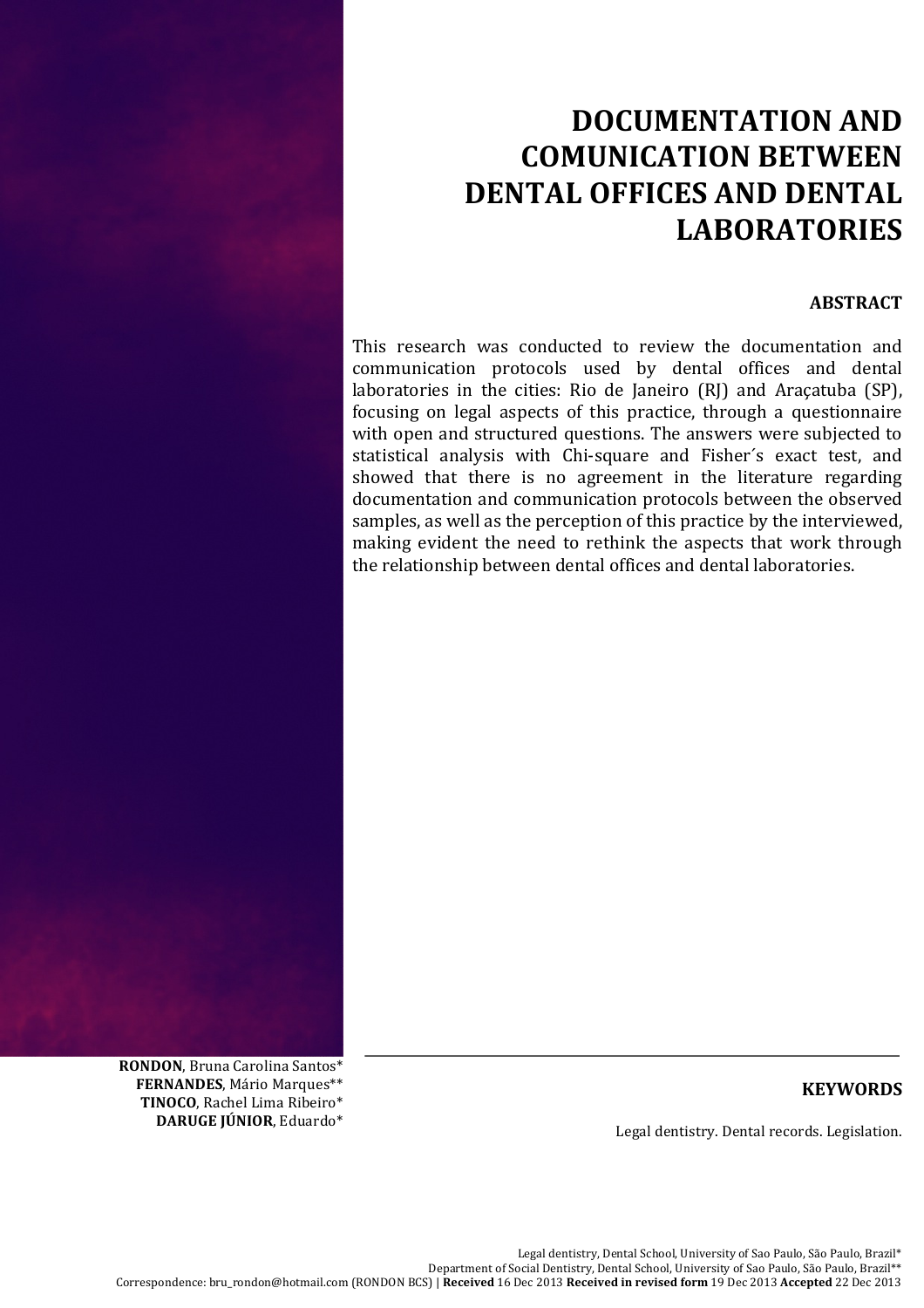#### **INTRODUCTION**

Due to the desire and the need not to change the dimensions of the molds that will be used for dental work, biosafety measures are commonly neglected; in order to minimize this problem, is essential the good communication between the dentist (DDS) and dental technician (DT) in order that one knows the procedures performed by the other before sending the material, because when we think about impression materials, the infection risks exceed the doctor-patient axis and may also involve the dental technicians and their assistants.

Not only for biosafety issues that the documentation must be complete. In the relationship between DDS and patients there are situations that can result in legal conflicts. Therefore, the knowledge of the laws that guide professional practice and its implications in the dental office is a professional obligation, specially concerning the filed documentation as a source of proving material in a possible court deal; besides the fact that keeping complete records is a professional ethical duty, once it may be required for purposes of human  $identification<sup>1</sup>$ 

Thus, this study aimed to analyze the documentation and communication protocols used by dental office and dental laboratory in the cities of Rio de Janeiro (RJ) and Araçatuba (SP), focusing on legal aspects of this practice.

#### **MATERIAL AND METHODS**

After the project had been approved by the Ethics Committee of Piracicaba Dental School, FOP/UNICAMP, under protocol 025/2009, two kinds of questionnaires were sent to a sample composed by 200 professionals, including 100 dentists and 100 dental technician from the metropolitan region of Rio de Janeiro (RJ) and Aracatuba (SP). The questionnaires had questions related to the profession, as well as the Statute of the Odontology Council, and preserved the participants identity. The data were evaluated through the Chi-square and Fisher exact test.

## **RESILTS**

A hundred and twenty two questionnaires were returned - 78 from dentists and 44 from dental technicians. On concerning the sample's profile, 41,25% (n=33) of the DDS act as general practitioners, and the specialty with more experts (15%;  $n=12$ ) was esthetic dentistry. With regard to age and gender it was possible to make Table 1, which shows male predominance (85,7%;  $n=60$ ) on DT group.

When asked about orientation in biosafety during formation,  $67.9\%$  (n=53) of the DDS and  $76,2\%$  (n=32) of the DTs had the theme in their studies. Also,  $89.7\%$  (n=70) DDS and 83,3% (n=35) of the DTs usually read academic magazines and journals; and when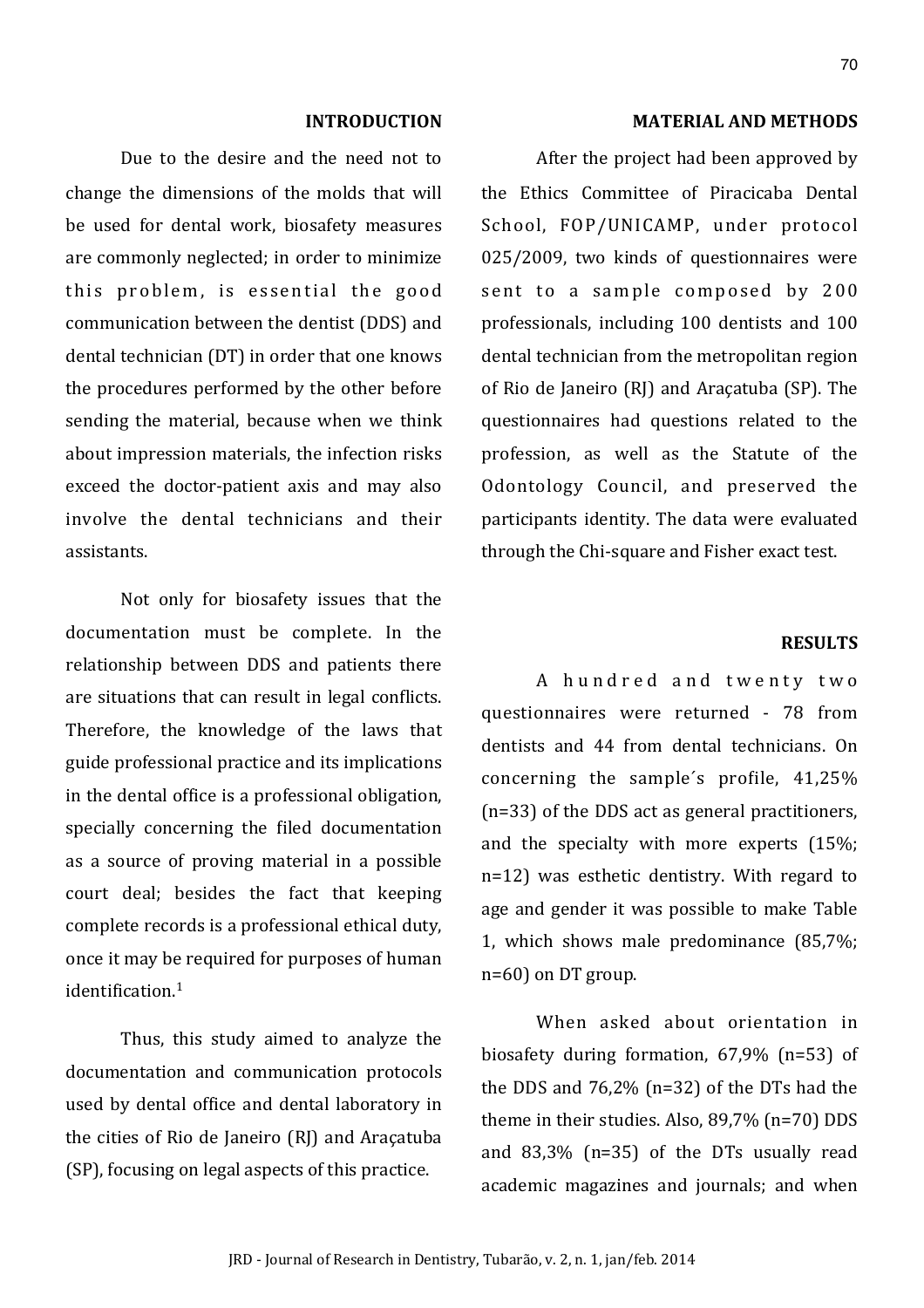semester, as can be seen in Table 2.

Table 1 - Sample's profile regarding age and sex.

|            | Category     | Group       |                   |          |                          |    |      |               |  |  |
|------------|--------------|-------------|-------------------|----------|--------------------------|----|------|---------------|--|--|
|            |              |             | Dentists $(n=78)$ |          | Dental technicians Total |    |      |               |  |  |
| Variable   |              |             |                   | $(n=42)$ |                          |    |      |               |  |  |
|            |              | $\mathbf n$ | $\%$              | N        | $\frac{0}{0}$            | N  | %    |               |  |  |
| <b>Sex</b> | Male         | 24          | 30.8              | 36       | 85.7                     | 60 | 50.0 | $0,000^{1**}$ |  |  |
|            | Female       | 54          | 69.2              | 6        | 14.3                     | 60 | 50.0 |               |  |  |
| Age        | 20a30        | 31          | 39.7              | 10       | 23.8                     | 41 | 34.2 | $0.2571$ ns   |  |  |
|            | 31a40        | 13          | 16.7              | 6        | 14.3                     | 19 | 15.8 |               |  |  |
|            | 41a50        | 15          | 19.2              | 13       | 31.0                     | 28 | 23.3 |               |  |  |
|            | 51 a 60      | 10          | 12.8              | 10       | 23.8                     | 20 | 16.7 |               |  |  |
|            | 61 or more   | 8           | 10.3              | 3        | 7.1                      | 11 | 9.2  |               |  |  |
|            | Don't answer |             | 1.3               | -        |                          |    | 0.8  |               |  |  |

ns = not significative; <sup>1</sup> Qui-square Test; <sup>2</sup>Fisher's Exact Test\*\* significative p  $\leq$  0.01; \* significative p  $\leq$  0.05.

Table 2 - Participation in conferences.

|                    | Group       |      |                    |      |                |      |               |
|--------------------|-------------|------|--------------------|------|----------------|------|---------------|
| Dentists $(n=78)$  |             |      | Dental technicians |      |                |      |               |
|                    |             |      | $(n=42)$           |      | Total          |      |               |
| Frequency          | $\mathbf n$ | $\%$ | $\mathbf n$        | $\%$ | $\mathbf n$    | $\%$ |               |
| Once every 2 years |             | 1.3  | 3                  | 7.1  | $\overline{4}$ | 3.3  | $0.001^{2**}$ |
| Once a year        | 13          | 16.7 | 16                 | 38.1 | 29             | 24.2 |               |
| Once a semester    | 49          | 62.8 | 11                 | 26.2 | 60             | 50.0 |               |
| Sporadically       | 14          | 17.9 | 11                 | 26.2 | 25             | 20.8 |               |
| No answer          |             | 1.3  |                    | 2.4  | 2              | 1.7  |               |

Fisher's Exact Test\*\* significative p<0.01.

Table 3 - Packing of the material to be sent to the dental laboratories.

|                         | Group |                 |                |                          |             |               |              |
|-------------------------|-------|-----------------|----------------|--------------------------|-------------|---------------|--------------|
|                         |       | Dentists (n=78) |                | Dental technicians Total |             |               |              |
| Package                 |       |                 | $(n=42)$       |                          |             |               |              |
|                         | n     | $\%$            | N              | %                        | $\mathbf n$ | $\frac{0}{0}$ | ٠p           |
| Lab box                 | 19    | 24.4            | 31             | 75.6                     | 50          | 42.0          | $0.0001**$   |
| Plastic or acrylic pack | 17    | 21.8            | 35             | 85.4                     | 52          | 43.7          | $0.0001**$   |
| Paper ou cardboard pack | 6     | 7.7             | 39             | 95.1                     | 45          | 37.8          | $0.0001**$   |
| Laboratory plastic pack | 19    | 24.4            | 25             | 61.0                     | 44          | 37.0          | $0.0001**$   |
| Another plastic pack    | 26    | 33.3            | 36             | 85.7                     | 62          | 51.7          | $0.0001**$   |
| Paper napkin            |       | 9.0             | 30             | 71.4                     | 37          | 30.8          | $0.0001**$   |
| <b>Bond paper</b>       |       | 1.3             | 5 <sup>5</sup> | 12.2                     | 6           | 5.0           | $0.018^{2*}$ |
| <b>Unpackage</b>        | 3     | 3.8             | 21             | 51.2                     | 24          | 20.2          | $0.0001**$   |

 $^1$  Chi-square Test;  $^2$  Fisher's Exact Test\*\* significative p<0.01; \* significative p<0.05.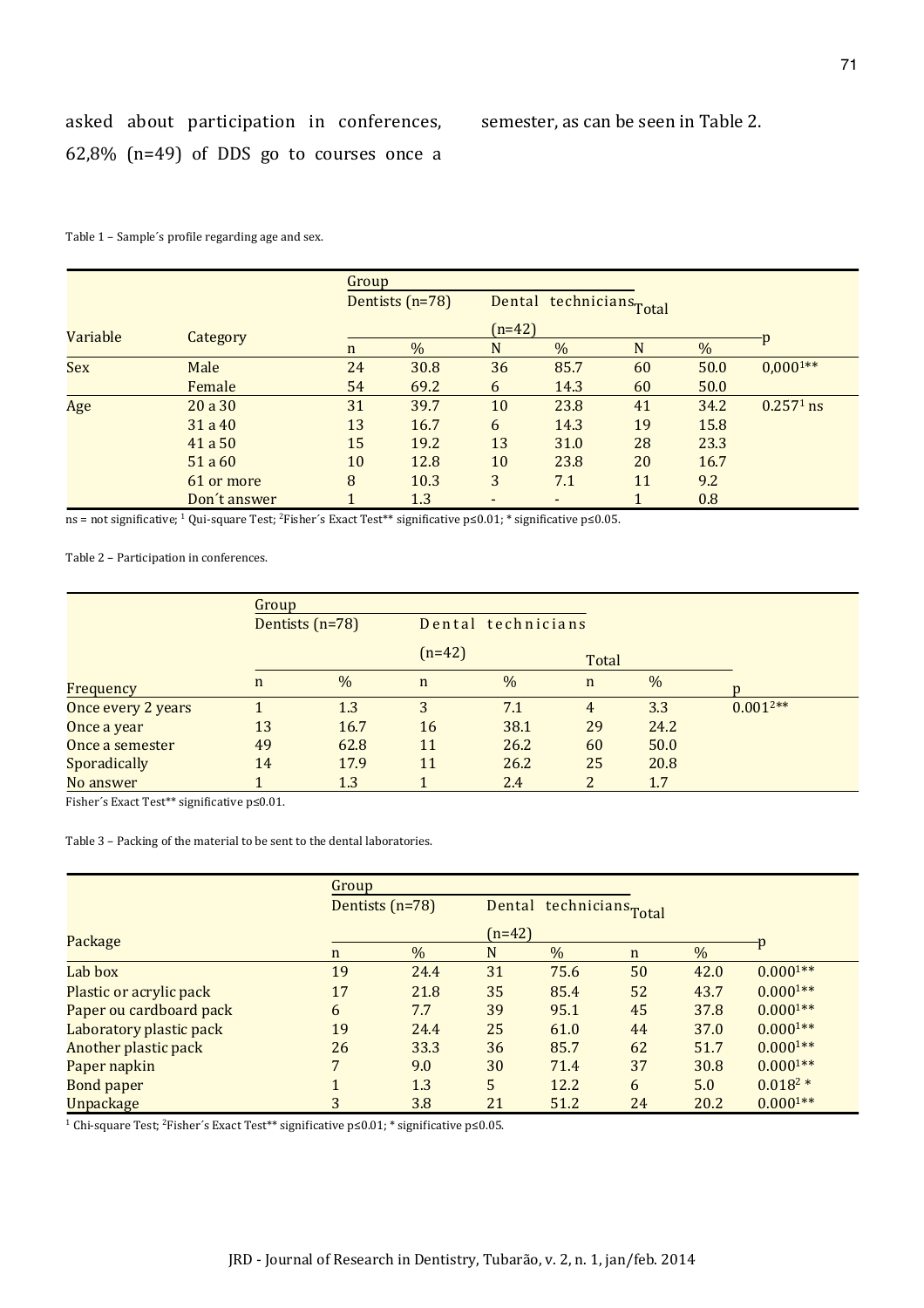Table 4 – Communication between dental offices and dental laboratories.

|                                                | Group             |                          |                    |      |                |      |               |
|------------------------------------------------|-------------------|--------------------------|--------------------|------|----------------|------|---------------|
|                                                | Dentists $(n=78)$ |                          | Dental technicians |      |                |      |               |
|                                                |                   |                          | $(n=42)$           |      | Total          |      |               |
| Communication                                  | $\mathbf n$       | $\%$                     | $\mathbf n$        | $\%$ | $\mathbf n$    | $\%$ | $\mathbf{D}$  |
| Written on lab paper                           | 55                | 87.3                     | 17                 | 42.5 | 72             | 69.9 | $0.0001**$    |
| Written on professional prescription           | 6                 | 9.5                      | 3                  | 7.5  | 9              | 8.7  | $0.8521$ ns   |
| Written on prescriprion and lab paper          | $\overline{2}$    | 3.2                      | 20                 | 50.0 | 22             | 21.4 | $0.0001**$    |
| Written on unknow paper                        | $\overline{7}$    | 9.0                      | 37                 | 88.1 | 44             | 36.7 | $0.0001**$    |
| Phone call DDS-DT                              | 16                | 20.5                     | 23                 | 54.8 | 39             | 32.5 | $0.0001**$    |
| Phone call DDS-DT auxiliar                     | $\overline{2}$    | 2.6                      | 19                 | 45.2 | 21             | 17.5 | $0.0001**$    |
| Phone call DDS auxiliar-DT                     | $\overline{2}$    | 2.6                      | 9                  | 21.4 | 11             | 9.2  | $0.001^{1**}$ |
| Phone call DDS auxiliar-DT auxiliar            |                   | $\overline{\phantom{a}}$ | 3                  | 7.1  | 3              | 2.5  | $0.041^{2*}$  |
| <b>Personally by DDS-DT</b>                    | 5                 | 6.4                      | $\blacksquare$     |      | 5              | 4.2  | $0.111^2$ ns  |
| Personally by DDS-DT auxiliar                  |                   | 1.3                      | $\mathbf{1}$       | 2.4  | $\overline{2}$ | 1.7  | $0.5792$ ns   |
| Personally by DDS auxiliar-DT                  | 3                 | 3.8                      | 18                 | 42.9 | 21             | 17.5 | $0.0001**$    |
| Personally by DDS auxiliar-DT auxiliar         |                   |                          | $\mathbf{1}$       | 2.4  | $\mathbf{1}$   | 0.8  | $0.3502$ ns   |
| By email or fax                                |                   |                          | $\overline{4}$     | 9.5  | $\overline{4}$ | 3.3  | $0.014^{2*}$  |
| Without communication with the lab. Just send- |                   |                          | $\overline{2}$     | 4.8  | $\overline{2}$ | 1.7  | $0.121^2$ ns  |
| the material                                   |                   |                          |                    |      |                |      |               |

The professionals were asked about how do they pack the material to be send to the dental laboratories, and the most frequent answer was in a plastic pack with  $33.3\%$ ( $n=26$ ). The other results are shown in Table 3.

Regarding communication between the laboratory and office, it was asked about how is informed to prosthetic about the work to be done, and most of the time the lab needs to contact the DDS to ask questions about the work sent, which can be seen in Table 4.

### **DISCUSSION**

Exploring the data found by Chi-square test, it's noted male predominance in prosthetic group, while females are more frequent among dentists  $(p=0, 000)$ ,

demonstrating that women are dominating the dental market in this sample supporting Paranhos et al.<sup>2</sup> (2009) who found female predominance in 52% of DDS in different specialities and Palancha<sup>3</sup> (2009), who found the same in the DDS group  $(67,46%)$  and male predominance in the DT group  $(39,43%)$ .

Still regarding the profile, it was noted that professionals concern to keep updated, since according to Fisher exact test, participation in courses and conferences once a year is more prevalent in DT group and the response once in semester was prevalent among DDS ( $p=0,001$ ). This data is more encouraging than that found by Francesquini<sup>4</sup>  $(2004)$ , who reports that 57% of the DDS didn  $'t$  participate in courses, lectures and/or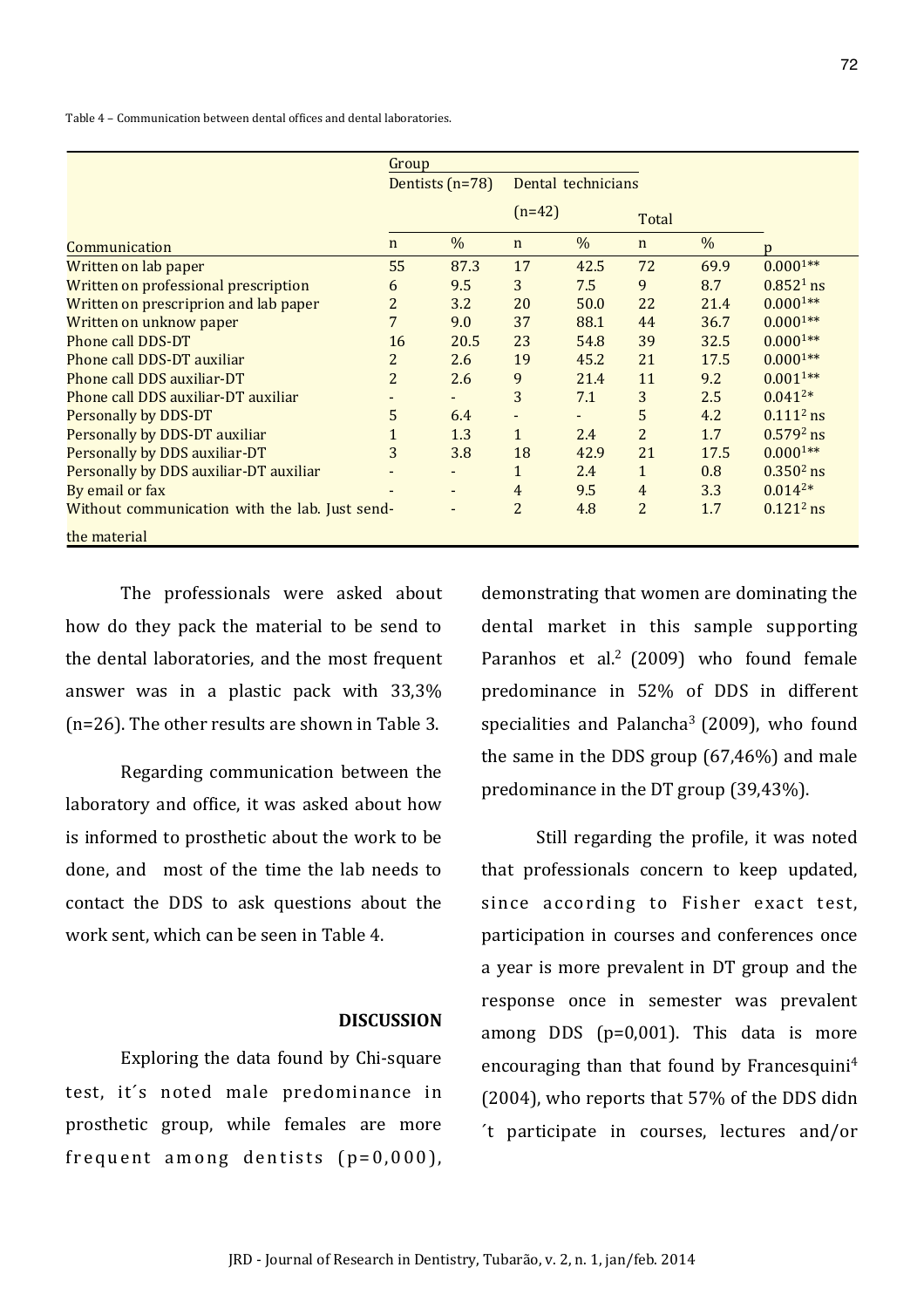classes preferring to consult other DDS for possible errors (55%).

When material will be send to the laboratory, despite being packed with a description of the work to be done, DDS and DT don't tell if and what procedures were adopted in order to disinfect them, showing a failed communication in the axis dental lab dental office in relation to biosafety. Nevertheless, prosthetic technicians have a larger care on packing the material, with the Chi-square and Fisher exact tests showing significant association ( $p=0,000$ ).

Even without informing the receiver, professionals were questioned whether any treatment was executed on the material to be sent, and the majority of the DDS ported to wash the mold with running water  $(n=44)$ : fourteen use hypochlorite spray, ten do immersion in hypochlorite and eleven have no care with the material to be send. Similar values were reported by the DT, and seven confessed that don't disinfected the molds nor when they reach the lab, nor before sending to the office. These alarming data confront Silva et al.<sup>5</sup> (2010) which evaluated 25 dental technicians in the city of Ioão Pessoa/PB by means of a questionnaire containing questions related with the knowledge of biosafety's principles, disinfection of impressions and other items. and found that 96% of respondents believe that laboratory procedures can lead to contamination by an infectious disease. Nevertheless, when asked about implementation of disinfection in the work arriving the laboratory, 64% of professionals said they didn't perform any disinfection procedure. One possible reason may be the fact that most respondents (96%) claim not to know any assistant that has been infected in the laboratory with infectious diseases.

Similar results were reported by Dourado et al.<sup>6</sup> (2003), who mentioned the risk of cross contamination between establishments due to the absence of a decontamination routine of molds and prosthetic pieces for most prosthesis specialists and technicians responsible for the laboratories. And when something is done, the solutions and methods used are not the recommended. Negligence and improper use of personal protection equipment by professionals were also verified.

Another factor to consider is the manipulation of dental material during storage. The literature<sup>7</sup> reports recontamination of this material after disinfected when arriving the lab, mainly due to lack of cabinets where they are stored, being the hands are the main route of microorganisms transmission.

Regarding communication between dental laboratory and dental office, Afsharzand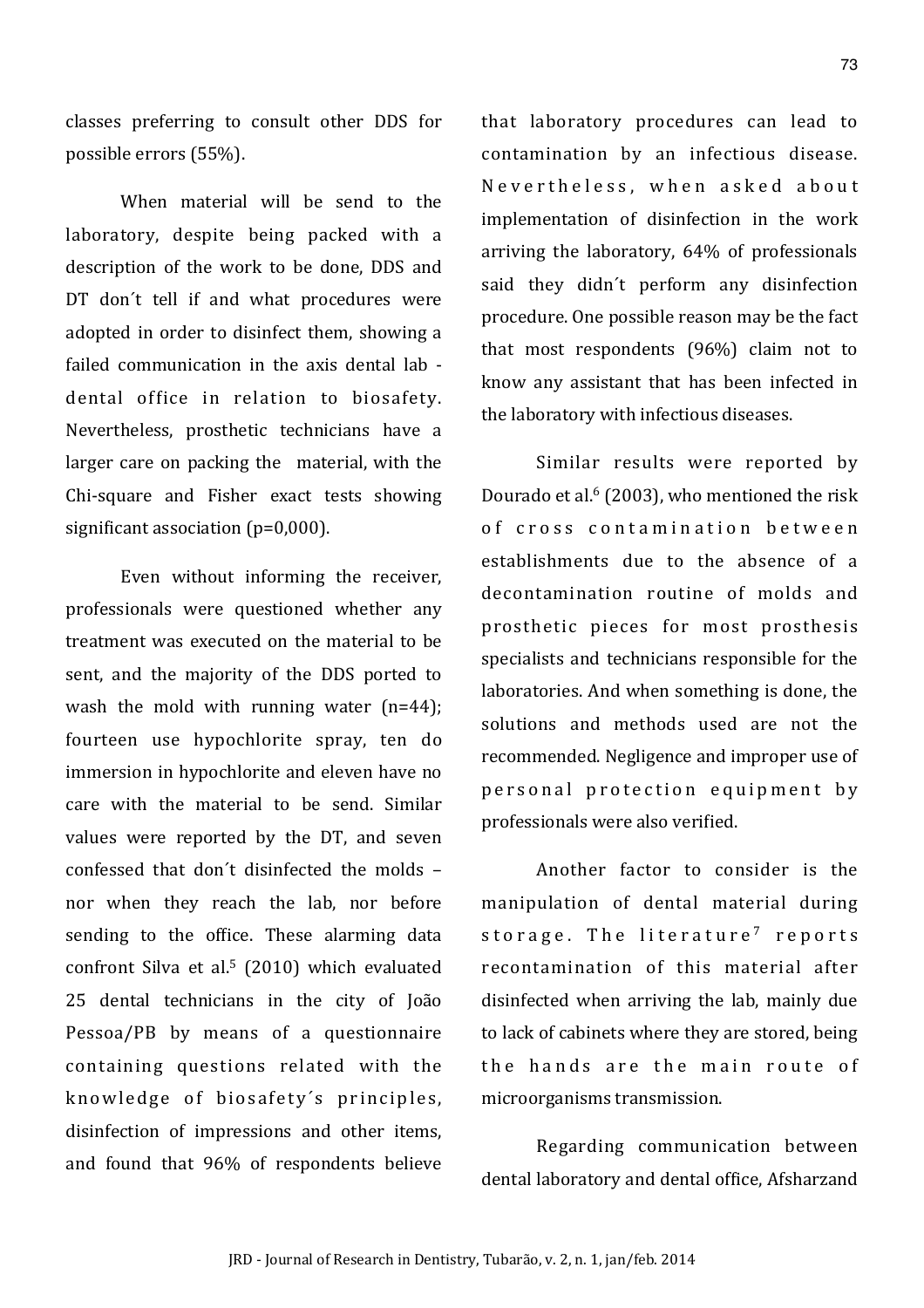et al. $8(2006)$  has stated that an appropriate and effective communication is essential for a successful restoration. The DT is the responsible for making prosthesis according to the specifications of the DDS, who, in turn, has the knowledge and authority to delegate laboratory procedures. So it's up to the DDS the final design of the prosthesis, without seeking help from the lab.

The more information sent, higher rate of success the work will have and faster it will run, because there's no need for additional communications about the work details<sup>9</sup>.

In this study, it can be seen from the Chi-square and Fisher's exact test statistically significant difference with respect to work submitted with written instructions in the lab 's paper, and in the DDS prescription paper (most prevalent in dentists group) and transmitted via email or fax for the prosthetics group, which may be due to lack of information in relation to what is desired, leaving doubts.

Cited in the literature, a more complete and standardized form to request dental work for the dental lab would be the Authorization or Prescription of Work (PW), which is a legal document that contains written instructions to carry out the various laboratory procedures which provides a means of communication between the DDS and DT (9). As reported by Afsharzand et al. $10$  (2006b), in fact this has been most common form used for communication between dental office and dental lah

The information contained in the PW must contain the name and address of the laboratory and the DDS, signature, CRO number, patient identification, dispatch and delivery date, and specific instructions for the work $3$ .

Reeson and Jepson<sup>11</sup> (2005), states that, over time, the professional relationship between DDS and DTs has relied on the information written into PWs, without dialogue between them. Thus, the parts make assumptions about the approach to the patient. based on their own experience, resulting in inconsistent quality of service. On the other hand, the literature is unanimous in saying that communication between DDS and DTs by PW is crucial to a well executed dental prosthesis<sup>10,12</sup>.

In various studies<sup>13</sup>, DTs described a high incidence of bad impressions, incorrect dental preparations and inadequate bite records. In turn, Lynch and Allen<sup>14</sup> (2005) reported in their study conducted in UK and Ireland, with a sample of 241 questionnaires that more than a half of the cases were accompanied by little or no written instruction, and was necessary to contact the DDS in 14% of cases.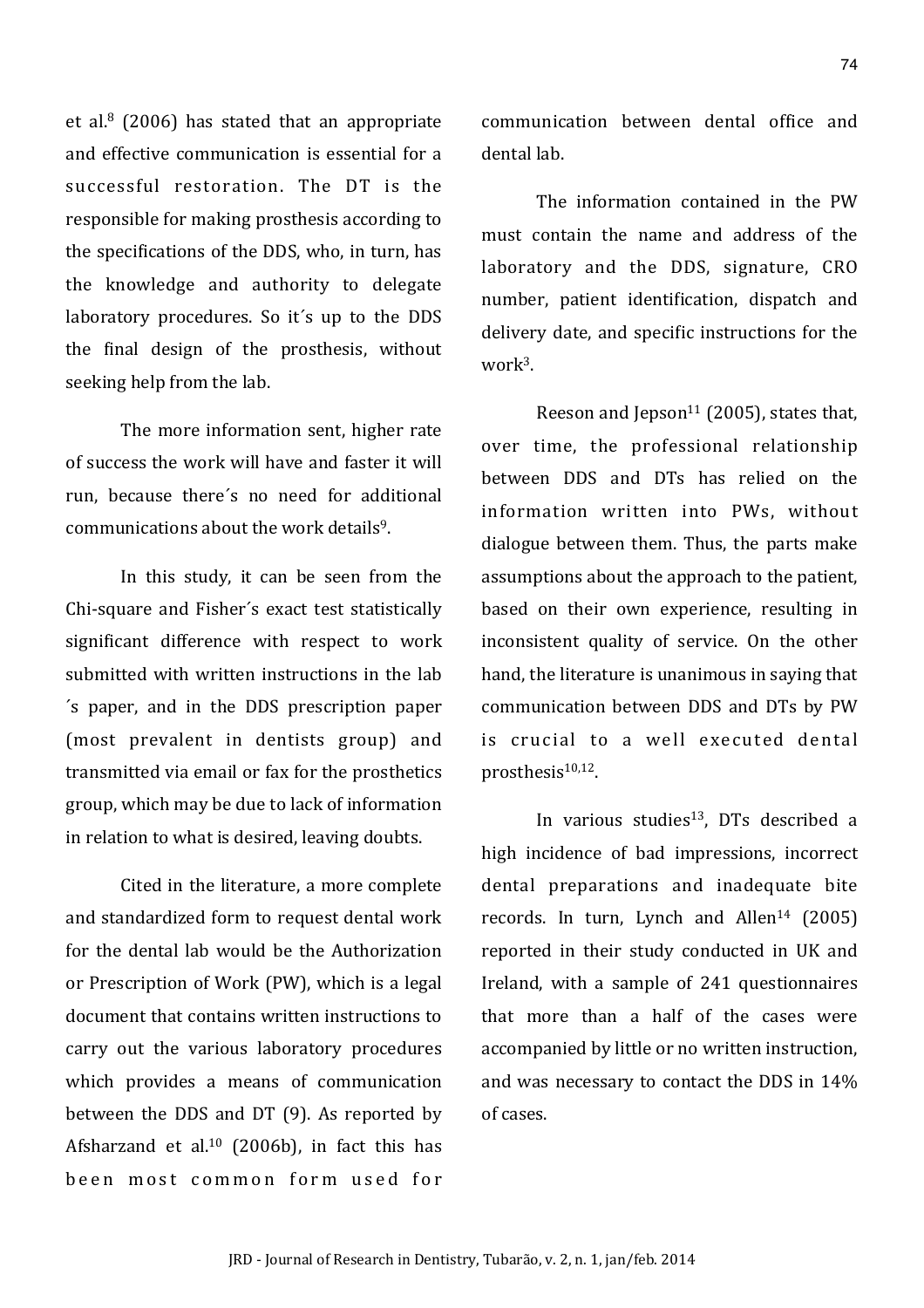For the archiving of the material after the completion of the work, is confirmed by the Chi-square test that the filing of the material is more prevalent in the group of DDS  $(p=0,000)$ for an indefinite period, but wasn't explained the reason, if for fear of a possible deal with the patient or applying knowledge of legislation, whatever the Civil Code or the Consumer Protection Code. This long period of custody is a subject of challenging consensus<sup>1</sup>.

#### **CONCLUSION**

There isn't a consensus in the literature regarding the use of documentation and communication protocols between the establishments studied. It becomes evident the need to rethink the importance of legal aspects that permeate the relationship between dental offices and dental laboratories.

#### **REFERENCES**

1. Fernandes MM, Bragança DPP, Paranhos LR, Francesquini Jr L, Daruge E, Daruge Jr E. Reflexão odontolegal sobre o tempo de guarda da documentação dos pacientes. RFO. 2011;16(1):7-12.

2. Paranhos LR, Ricci ID, Scanavini MA, Bérzin F, Ramos AL. Análise do mercado de trabalho odontológico na região Sul do Brasil. RFO. 2009;14(1):7-13.

3. Palancha, AAFSC, Médico-Dentista/ laboratório de Prótese Dentária. Comunicação e Conhecimento [dissertação]. Porto: Universidade Fernando Pessoa; 2009.

4. Francesquini Junior L. Parâmetros de qualidade em próteses parciais removíveis e a responsabilidade civil [tese]. Piracicaba: UNICAMP/FOP; 2004.

5. Silva M, Cartaxo JUQ, Arioli FIlho JN, Batista UD. Avaliação das condutas de biossegurança em laboratórios de prótese dentária de João Pessoa, PB, Brasil. Pesq Bras Odontoped Clin Integr. 2010;10(1):  $101-6.$ 

6. Dourado LM, Tipple AFV, Souza CP, Paiva EMM, Souza ACSS. Controle de infecção em prótese dentária: uma análise da prática de protesistas e laboratórios. Robrac. 2003;12(3):5-11.

7. Oliveira CAS, Costa SM, Zocratto KBF, Branco KMGR. Avaliação microbiana da recontaminação de artigos odontológicos estéreis segundo o manuseio das embalagens. RFO. 2011;16(3):256-60.

8. Afsharzand A, Rashedi B, Petropoulos VC. Communication between the dental laboratory technician and dentist: work authorization for fixed partial dentures. J Prosthodont. 2006;15(2):123-28.

9. Adams DC. Articulators: should we accept the status quo? A doctor's/ technician liaison's perspective. Dentistry today. 2005;25(12):56-9.

10. Afsharzand A, Rashedi B, Petropoulos VC. Dentist communication with the dental laboratory for prosthodontic. Treatment using implants. J Prosthodont. 2006;15(3):206-07.

11. Reeson MG, Jepson NJA. "Briging the gap". Should the training of dental technicians be linked with that of the dental undergraduate? Brit Dent J. 2005; 198(10): 642-45.

12. Radhi A, Lynch CD, Hannigan A. Quality of written communication and master impressions for fabrication